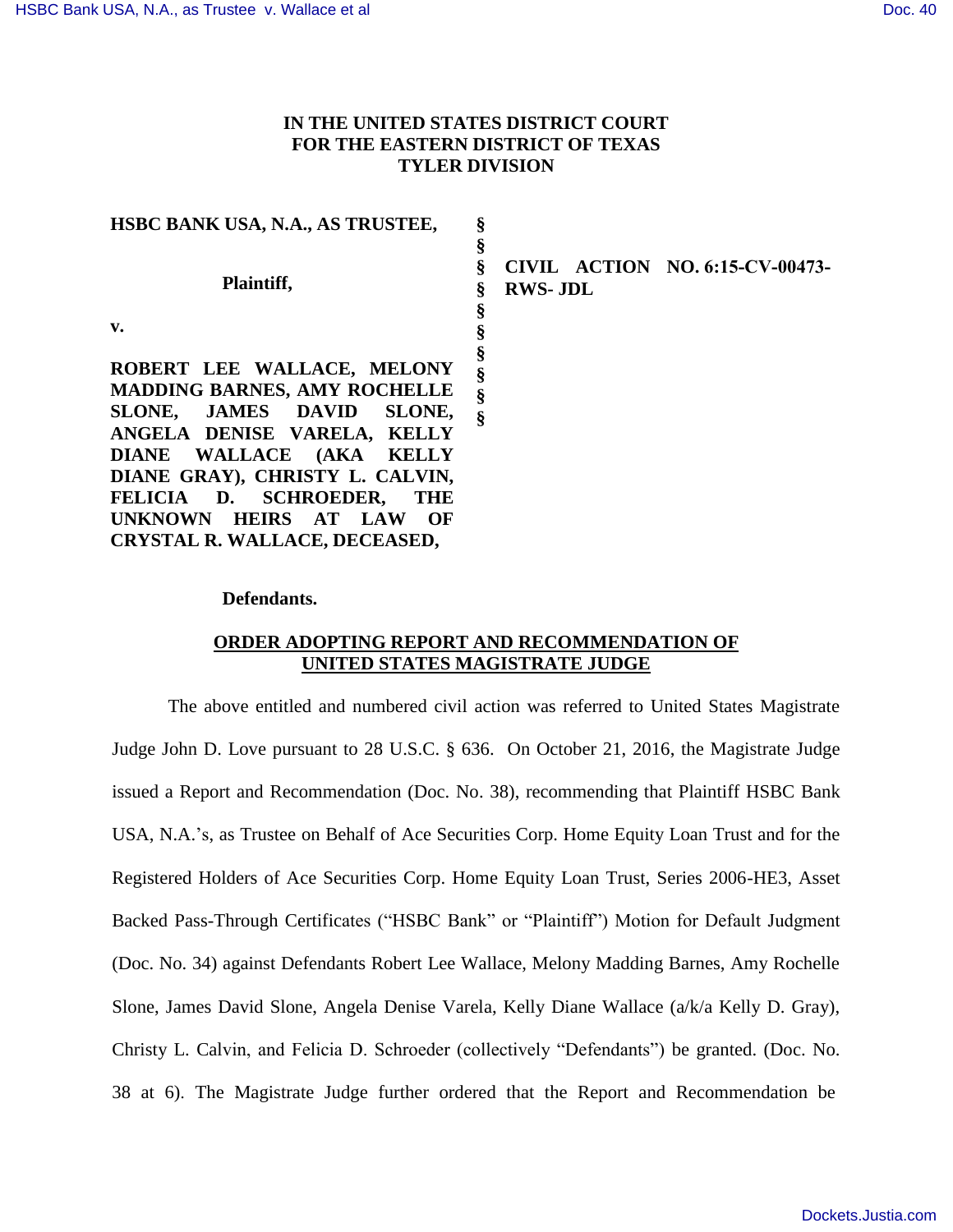immediately served on Defendants. Id. On October 24, 2016 Plaintiff filed a notice of service of the Report and Recommendation on Defendants. (Doc. No. 39). The Report and Recommendation informed the parties of their rights to object to those findings within 14 days and further informed the parties that a failure to timely object "shall bar that party from de novo review by the district judge of those findings, conclusions and recommendations and, except on grounds of plain error, from appellate review of unobjected-to factual findings and legal conclusions accepted and adopted by the district court." (Doc. No. 38 at 6–7 (citing Douglass v. *United States Auto. Ass'n*, 79 F.3d 1415, 1430 (5th Cir. 1996))). Since the service of the Report and Recommendation on October 24, 2016, no party has filed objections, and the prescribed time period for doing so has passed.

Nonetheless, having reviewed the Magistrate Judge's findings, the Court agrees with the Magistrate Judge's findings. The Magistrate Judge found that Defendants were properly served by a server of process (Doc. Nos. 7–14), that Defendants have failed to timely answer or otherwise respond, and that the Clerk of Court has made an entry of default (Doc. No. 20). (Doc. No. 38, at 4). The Magistrate Judge also found that Plaintiff's Complaint sufficiently pleads its cause of action for its statutory probate lien and for non-judicial foreclosure pursuant to the terms of the Loan Agreement and Texas Property Code  $\S$  51.002 (Doc. No. 1 at  $\P$  $\P$  1–29), and that Plaintiff's Complaint makes a prima facie showing of jurisdiction (Doc. No. 1 at ¶¶ 1–18). (Doc. No. 38, at 4). Weighing the relevant considerations, the Magistrate Judge then found that Plaintiff was entitled to default judgment. (Doc. No. 38, at 4–5). Further, the Magistrate Judge, applying the Fifth Circuit's "lodestar" method for calculating attorney's fees, found that Plaintiff's request for fees was reasonable and that Plaintiff is entitled to \$6,262.00 in attorneys' fees. (Doc. No. 38, at 5–6). The Court finds no plain error in these determinations.